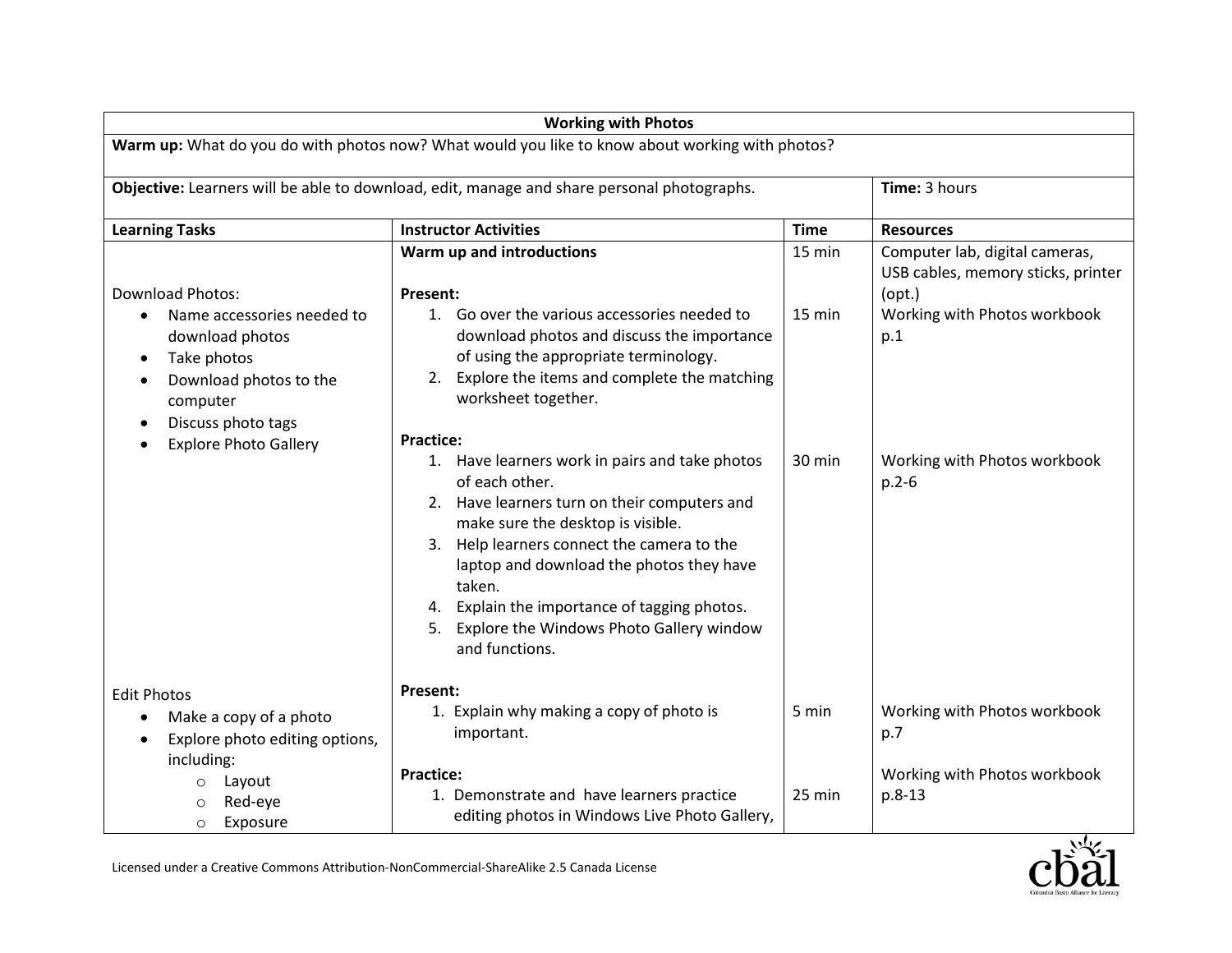| Crop<br>$\circ$                        | including:                                         |          |                              |
|----------------------------------------|----------------------------------------------------|----------|------------------------------|
| Adjust colour<br>$\circ$               | Rotating picture<br>$\circ$                        |          |                              |
|                                        | Removing red-eye<br>$\circ$                        |          |                              |
|                                        | Adjusting exposure<br>$\circ$                      |          |                              |
|                                        | Cropping photos<br>$\circ$                         |          |                              |
|                                        | Adjusting colour.<br>$\circ$                       |          |                              |
|                                        | Discuss other editing options available in         |          | Working with Photos workbook |
|                                        | Windows Live Photo Gallery.                        |          | p.14                         |
|                                        |                                                    |          |                              |
|                                        | <b>Break</b>                                       | 15 min   |                              |
| Manage photos:                         | Present:                                           |          |                              |
| Discuss organizing photos<br>$\bullet$ | 1. Explain that we tag (name) photos and           | 10 min   | Working with Photos workbook |
| Tag photos                             | organize photos in folders so we can find          |          | p.15-21                      |
| Create a new folder                    | them.                                              |          |                              |
| Save photos                            | Demonstrate how to create a folder and save<br>2.  |          |                              |
|                                        | a file.                                            |          |                              |
|                                        |                                                    |          |                              |
|                                        | <b>Practice:</b>                                   |          |                              |
|                                        | 1. Demonstrate and have learners save photos,      | $20$ min |                              |
|                                        | being sure to include:                             |          |                              |
|                                        | Tagging photos<br>$\circ$                          |          |                              |
|                                        | <b>Creating folders</b><br>$\circ$                 |          |                              |
|                                        | Copying photos into folders<br>$\circ$             |          |                              |
|                                        | Saving photos to a memory stick<br>$\circ$         |          |                              |
| <b>Print Photos</b>                    | Present                                            |          |                              |
|                                        | Discuss the various print options available.<br>1. | 15 min   | Working with Photos workbook |
| Discuss print options<br>$\bullet$     | Be sure to include:<br>2.                          |          | p.22-23                      |
| Print a photo (if a printer is<br>٠    | Paper size<br>$\circ$                              |          |                              |
| available)                             | Print quality<br>$\circ$                           |          |                              |
|                                        | Number of copies<br>$\circ$                        |          |                              |
|                                        | Paper size<br>$\circ$                              |          |                              |
|                                        | Layout<br>$\circ$                                  |          |                              |
|                                        |                                                    |          |                              |